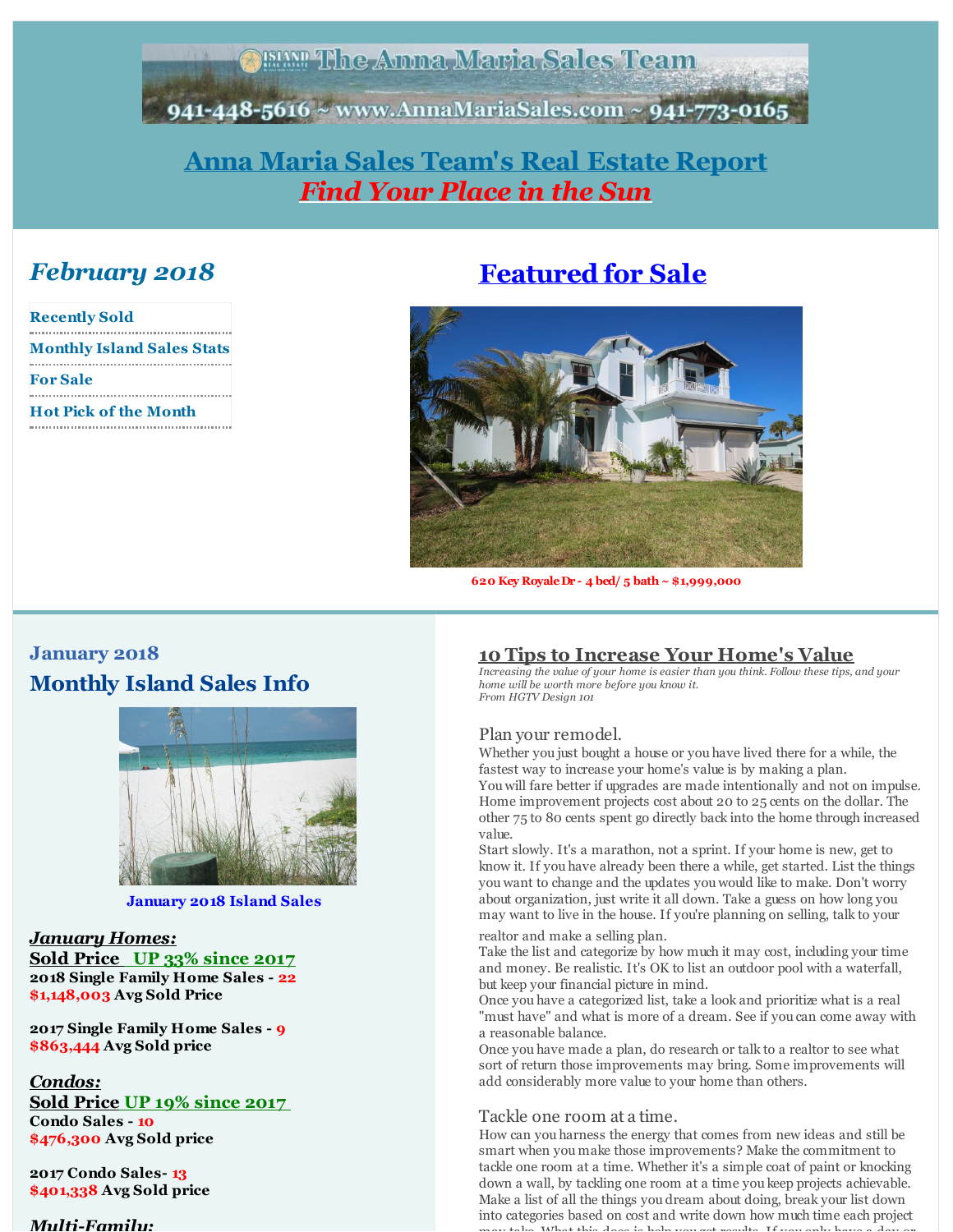#### *Multi-Family:* **Sold Price DOWN 7% since 2017 Multi-Family Home Sales - 2 \$612,500 Avg Sold Price**

**2017 Multi-Family Home Sales - 1 \$660,000 Avg Sold Price**

#### *Land:* **Sold 1 more property than 2017 Vacant Land Sales - 1 \$250,000 Avg Sold price**

**2017 Vacant Land Sales - 0**

## **Anna Maria Sales Team's FOR SALE!**



**813 S Bay Blvd, Anna Maria**

#### **3 bed/3 bath Large Lot with Peeks of the Bay! \$899,000**

This 3 bed/3 bath beach haven on a huge 13,000sf lot in the city of Anna Maria offers peeks of the bay from its elevated living space and large, welcoming front porch! Enter into this bright, open space and enjoy the high ceilings in the great room. The split bedroom plan gives guests access to their large bedrooms and bath, while affording privacy to the master on the other side. The master's sliders lead to the open front porch.

#### **[...read](http://r20.rs6.net/tn.jsp?f=001ElMSZhcLPgFmzrEKt3IjBUJc2_WBsbz948XRjmdRZRJQUJgejFfth__Ld3hBluluzvHizWU8wUSjwzScTGWAB8SuPm-WZLFvDQDYbVFEtrNEj6_CokkENRpHbecY9Ny24EmYMPcEamt4-V2CDJvd4M44LvqJ2UDIaCvNYa15V8MHATEJNQT1NRzFofnQzNKnewd7cMg5ff4iZlBEKINsxxNnPqZzDucKr0InDnMllZMvUCDAQVOM-w==&c=&ch=) more here.**



**215 64th St, Holmes Beach**

may take. What this does is help you get results. If you only have a day or a weekend, choose a project that fits within your timeframe, comfort level and financial commitment.

If you set out to paint a living room wall on Saturday and you know what it will cost in time and money, it gets done. By the end of the day, you have a stylish upgrade that will add value to your home. By strategizing, you will see your dreams take shape as you transform each room before moving on to the next.

#### Small improvements can really pay off.

Are you torn between improving your home's decor, versus making upgrades you know will increase your home's resale value? Many homeowners are surprised to hear that doing a little bit of both will actually pay off.

Start by making two lists - upgrades for your home value and upgrades just for you. Upgrades for your home may consist of replacing old faucets, permanent lighting and doors. Upgrades for you are furniture, artwork and window treatments. Gone is the dartboard approach to picking projects and wondering if what you are doing is really making a difference. With this plan, you will see real progress.

If you have spent a bundle on making an upgrade you can make small changes for the next couple of months. Upgrade a couple of electric plugs or buy a small lamp. Stick to one upgrade per month and you will be happy with what you see.

#### Clean your house now for profits later.

If your house is on the market, a bright and sparkly home can attract buyers like a magnet. A house can never be too clean. If you were a buyer, would you choose the house that is slightly dingy or the home down the street that is clean and welcoming?

By making a clean house a priority, you do several things at once. First, you stay on top of maintenance issues, spotting potential problems before they become expensive ones. Secondly, you don't allow dirt and junk to build up over time. Things like mold can become a nuisance if allowed to spread unchecked. Finally, a clean house is healthier for you and your family.

Remember, de-cluttering is a form of cleaning. Just as dirt builds up, so does clutter. Don't waste money moving your junk around. Get rid of it

now. When it's time to sell you will feel confident about what you are presenting to the buyer.

#### Curb appeal counts.

Want a fresh perspective on the value of your home? Walk across the street, turn around and ask yourself, "Does my house have curb appeal?" Does your home look attractive, welcoming and structurally sound at first glance?

Make a list of ways to enhance the positive and eliminate the negative. If you have a nice curvy walkway, accentuate it with flowers or lanterns. If the first thing a visitor sees is your big wide garage, try to guide their eyes into a beautiful front yard, or paint your front door red to guide the eye there. These things add value.

Take a digital photo and look at your home in black and white. When the color is removed, the truth comes out. That is where you see the cracks in the walls and the glaring flaws.

Keep things clean and tidy. Talk to your neighbors because this affects them too. Curb appeal doesn't stop at your property line. Your home will be more valuable if you live in a place where everyone pays attention to appearance.

Host a neighborhood cleanup party. Team up with neighbors to mow lawns and trim hedges. See who wants to go in on a few flats of border flowers. By adding curb appeal to your entire neighborhood, you will all boost your home values.

When you're looking at your curb appeal, don't forget the side and rear views. Buyers walk around and peek over fences.

#### Upgrade the kitchen.

Ask any real estate expert what the No. 1 upgrade with the greatest return is, and the answer will be the kitchen.

- Do a mini-remodel. Change the paint. It sounds simple, but it works. You can also paint a faux-wood finish onto your cabinets. This looks just like cherry.
- Add a splash of color with a new backsplash. New tile is attractive. Home improvement stores teach classes on this.
- Go stainless steel. The cold feel of steel is a hot ticket item for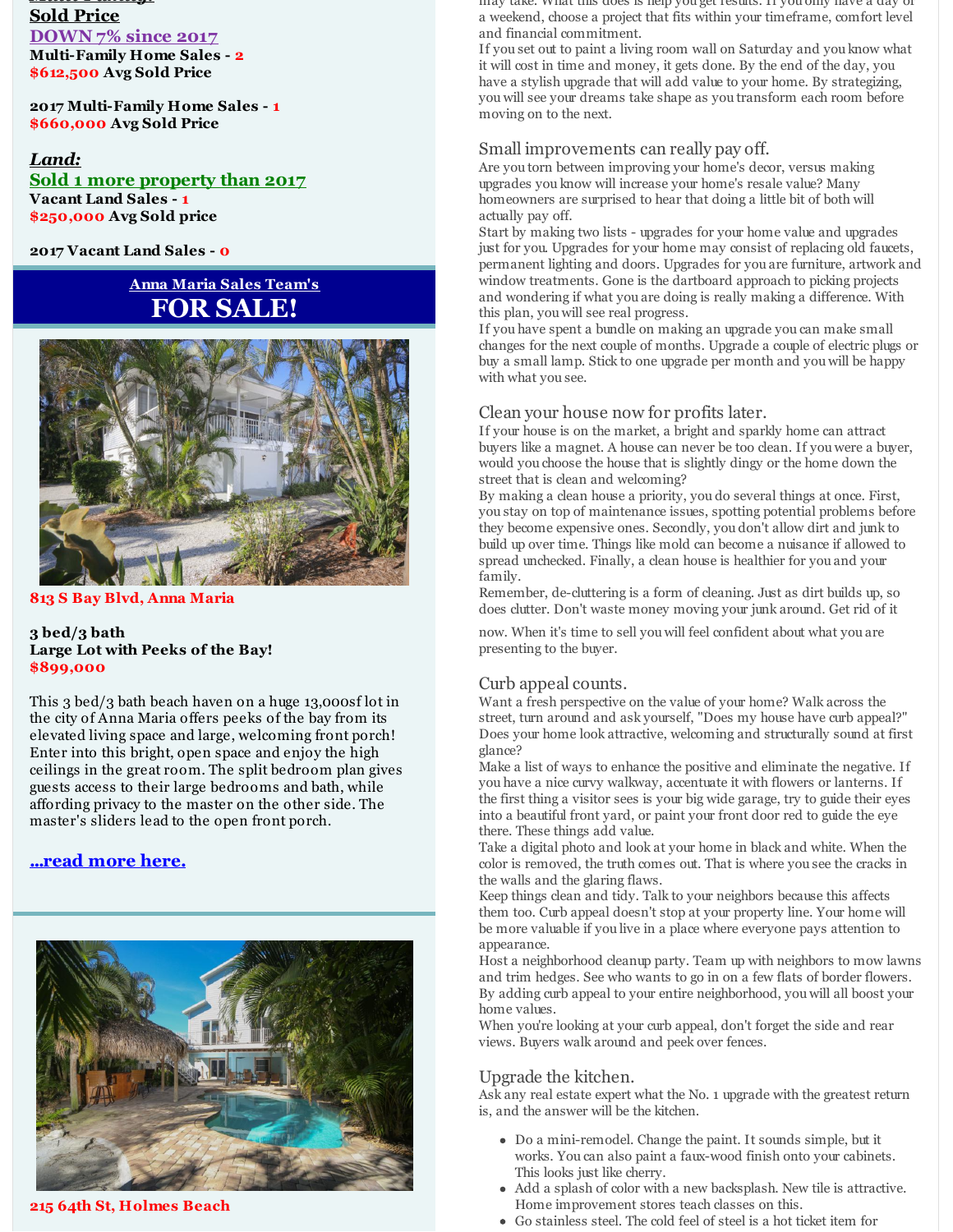#### **5 bed/4 bath** Pool home so close to beach! **\$1,579,000**

Coral Reef has it all!This beautiful 5 bedroom/4bath home is steps to thebeach with everything you could ever want for a perfect beach vacation. Enjoy your Florida lifestylewith a tiki bar outside at thepool, with ping pong in thedownstairs game room and a large garage for your toys and beach goodies. A meticulously maintained elevator homewith high ceilings, crown molding, granite counters and large tile flooring, this centrally located property has an excellent rental history.

#### **[...read](http://r20.rs6.net/tn.jsp?f=001ElMSZhcLPgFmzrEKt3IjBUJc2_WBsbz948XRjmdRZRJQUJgejFfth8CHCdJgNWmaqgjg9GgYDtambLuRNuOTmNiL2BAtONozywwKYYuZ-wp7sXCgeKoKY84keUr3BzjDWfa1gjseR77KF9t-qcrw7nNbP5FWVv4bcRsLujp0fdxmIf_YDWCeZ3FaT5npBwAy1KB-f7Xw4FimEFaF9dduDBTc21VcEolb0FMqa7zTr_jCHQszpKaTRQ==&c=&ch=) more here...**

buyers. Transition your appliances as they wear out and go with a similar metallic look in your light switches.

- Make your kitchen rock with a rolling island.
- Hang a pot rack with fresh new pots, pans and a hanging wine bottle holder. With the rolling island, your kitchen will catch every buyer's eye. You can take some of these things with you to your new home.

#### **[CLICK](http://r20.rs6.net/tn.jsp?f=001ElMSZhcLPgFmzrEKt3IjBUJc2_WBsbz948XRjmdRZRJQUJgejFfth__Ld3hBluluZmELoqz5oL0768iVgaozpNOQDoXzIQOV7Zej0ldAuwbJSpvN46gbAOAhPFPYSdAjR3b0fX-FaEg71vJbu6S94bjMsFkiF521kjyBjpQzlMJItmJcQxV5YyUjPA7iTR3ELE_j0CM8d2TASItP4hIZ4_MtHDWnkdZerH437PxbNm7567uraN-9n7mLhNgBGIe3cA11UPlTtCo=&c=&ch=) HERE** to continue to full article...

To purchase your place in the sun, contact theAnna Maria Sales Team today! The Anna Maria Sales Team Kathleen White & Erin Joy Heckler & Jason Hrnak [www.AnnaMariaSales.com](http://r20.rs6.net/tn.jsp?f=001ElMSZhcLPgFmzrEKt3IjBUJc2_WBsbz948XRjmdRZRJQUJgejFfth8AlViniTfaOq6wxibatYrPZ-RheZu7Sd6hW5gOdxqZ6jOlRNT8uRdkqhy33AMLVtaXuut7VqUNaFOwISJdfz0A8X0REFc5kkOW1TRtC58BWk0LlmEC22ncZYHKiMCn3Jw==&c=&ch=) Whether buying or selling, the Anna Maria Sales Team is here for all your real

estate needs.

Kathleen White 941-773-0165 KWhite35@tampabay.rr.com

Erin Joy Heckler 941-448-5616 Erin@IslandReal.com Jason Hrnak

941-773-6572 JHrnak@gmail.com



## Expert picks for great buys in today's market! **Contact Kathleen & Erin & Jason for more info today!**

#### *Top Island Buys!*

**1. Single family home on a canal! 3/2 ~ \$639,000**

**2. Updated pool home that allows rentals! 3/3~ \$699,900**

**3. Single family home in the city of Anna Maria! 2/2~\$599,999**



**Thinking about selling?** The market has appreciated! *If you bought just a few years ago*, your home may be worth more. We can provide information on *how*

*much your home is worth*. Call or email us, and we can discuss recent sales and pricing possibilities with you.

**IRSClarifies HomeEquity LoanInterest Deductibility** Tax Reform *February 22, 2018* By:Evan Liddiard, Ken Wingert

The Internal Revenue Service (IRS) has issued a news release (link is external) clarifying that in many cases, interest paid on home equity loans remains deductible under thenew tax reform law. Many questions have arisen on this issue, as many media reports on thenew tax law indicated that as of 2018, interest is no longer deductible on home equity loans. The IRS stated that "despitenewly-enacted restrictions on homemortgages, taxpayers can often still deduct interest on a home equity loan, home equity line of credit (HELOC) or second mortgage, regardless of how the loan is labelled." The key factor is that the proceeds of such loans must be used to buy, build, or substantially improve the taxpayer's home that secures the loan. Interest on a home equity or other loan used for personal living expenses (e.g. paying off credit card debt, education, or vacation expenses) would not bedeductible.

# **[FEATURED](http://r20.rs6.net/tn.jsp?f=001ElMSZhcLPgFmzrEKt3IjBUJc2_WBsbz948XRjmdRZRJQUJgejFfth9vAKLnX9PCEgvezn8AF4wK1OozoF4JezjcpU680h3FyFgrQ_eqEeqX72eG1emA96-jmnFh9xvpZTXR_vFpjPZWPq0pi-CFc0mnkqOBtkxUIoJq3F3TxTmud95uRGRKJMxkkG5ghWEe_LVv8wcr8acY3mJo0Sb-o97CyHnV3z2qY7tBbpQDYiGk=&c=&ch=) FOR SALE!**



**620 Key RoyaleDr ~ Holmes Beach**

**4 bed/5 bath** Beautiful Views**! \$1,999,000**

Water views from every window!This custom built Key Royalehome is an island dream!With stunning views straight down the canal and peeks of theBay, this gorgeous 4bedroom/ 5 bath pool home's impressive exterior is perfected by the extraordinary interior. Open your grand wood & glass front doors to the tumbled stone floors and full wall of sliders overlooking thepool and straight down the canal. ent rental history. Enjoy all that Anna Maria Island has to offer from the comfort of your private getaway. Themature landscaping adds privacy to thewonderful outsidepool and play area. **...read [morehere...](http://r20.rs6.net/tn.jsp?f=001ElMSZhcLPgFmzrEKt3IjBUJc2_WBsbz948XRjmdRZRJQUJgejFfth0y7g_QbilSRi-Tf8um92BrBiTSQPqcQ3WD1ZDlXi-IRFs7jpocUeLL7insHxEmq92UuHVwgxVsGFMxOcrnuOw0qFqdMNFXrwgm8W9EbOloQsOHFB6dM873KG9Q3CX8dSv06WnORsE5OjN_RJd5FfJ7FE8hztXOJYZgCn3qmfUNAKqhpi3LL6wOHBPZpT5KPJbmnTOEqsz67&c=&ch=)**

## **Anna Maria Sales Team's SOLD:**